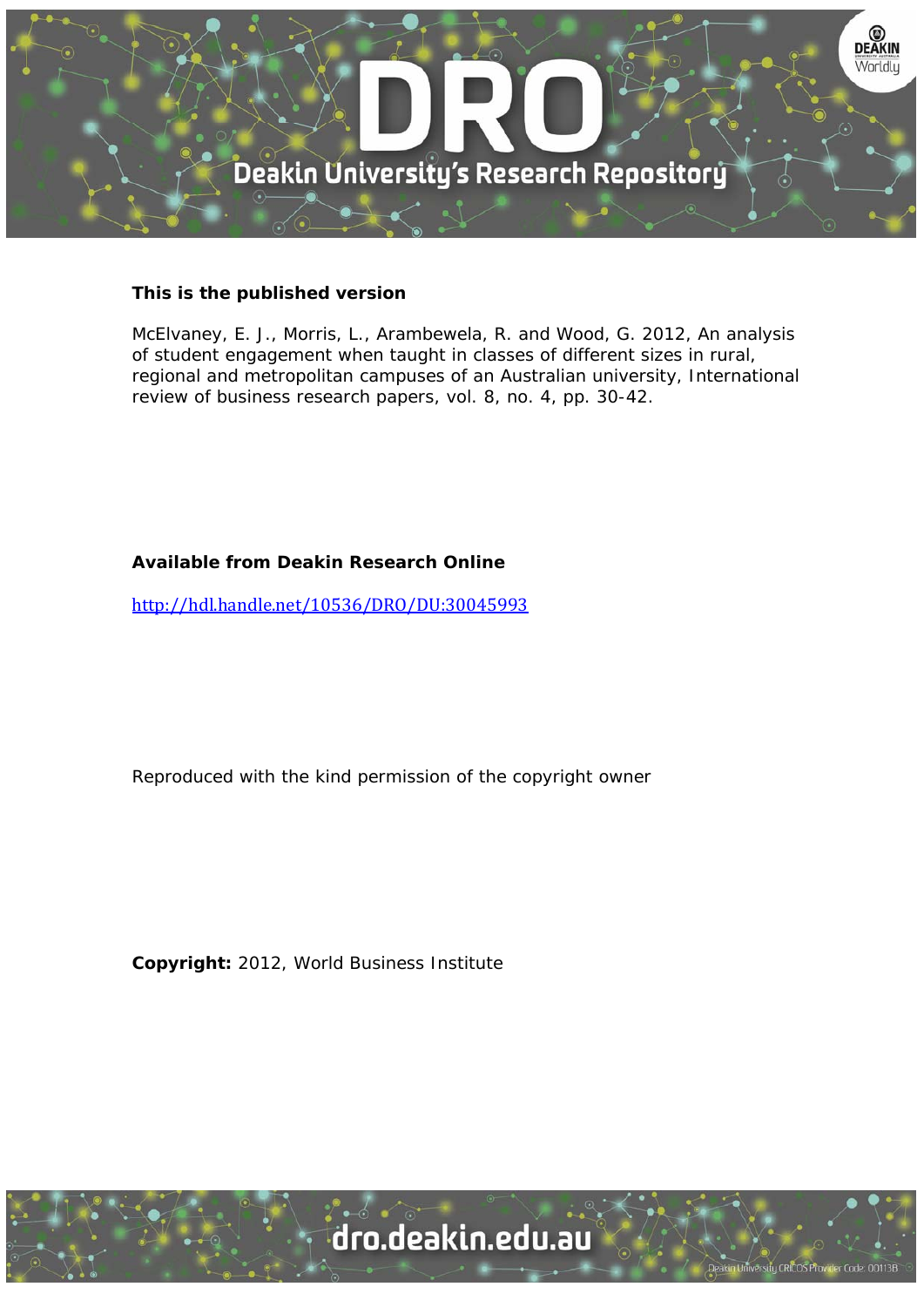# **An Analysis of Student Engagement When Taught In classes of Different Sizes in Rural, Regional and Metropolitan Campuses Of an Australian University.**

E J McElvaney\*, L Morris\*\*, R Arambewela\*\*\* and G Wood\*\*\*\*

*This study investigates the impact of class size on student engagement and student performance. It is based on an analysis of student university enter scores, student grades and student evaluations in metropolitan, regional and rural campuses of an Australian universityduring trimester 1 of years 2008, 9 & 10. Past literature appears to support the predominant influence of the class size effect on learning, though some findings are mixed and inconclusive. Contrary to the accepted view that higher entry level scores result in higher grades and, conversely, lower entry level scores result in lower grades, the findings suggest that factorsother than entry level scores, contribute to student outcomes and student engagement. The study reveals that student satisfaction of teaching quality is higher in the rural and regional campuses where the cohorts are smaller than at the metropolitan campus. This may be an indication that class size seems to have a predominant influence on student engagement and learning outcomes.*

**Field of Research:** Student engagement

**Keywords:** Class size, Student engagement, Student performance, Learning environment, Victorian ENTER scores.

## **1. Introduction**

This study investigates the impact of the size of classes on student outcomes in an Australian university (The University) that has three campuses: a metropolitan, a regional and a rural campus. The genesis of the research is the ongoing debate among academics as to whether there is a correlation between class size and student learning outcomes as reflected in student grades and student evaluation of their teaching and learning experiences.

This research was undertaken in the Business Faculty of The University.Students undertake tencore units, available on and offcampus, as part of their Bachelor of Commerce degree.Each unit has a common curriculum taught on all campuseswith identical assessment across all campuses.Core units on the Metro campus are large with cohorts of over 500 students.The unit coordinator is often the unit chair and has the responsibility for designing the course guide, web site for learning (similar to WebCT), assignments, examinations, marking guides and all other administration details to do with teaching staff, other campuses, students and partner

john.mcelvaney@deakin.edu.au

leanne.morris@deakin.edu.au \*\*\*Dr.RodneyArambewela Faculty of Business & Law, Deakin University.

rodneya@deakin.edu.au

<sup>\*</sup>Eugene John McElvaney, Faculty of Business & Law, Deakin University.

<sup>\*\*</sup>Leanne Morris Faculty of Business & Law, Deakin University

<sup>\*\*\*\*</sup>ProfessorGreg Wood Faculty of Business & Law, Deakin University. greg.wood@deakin.edu.au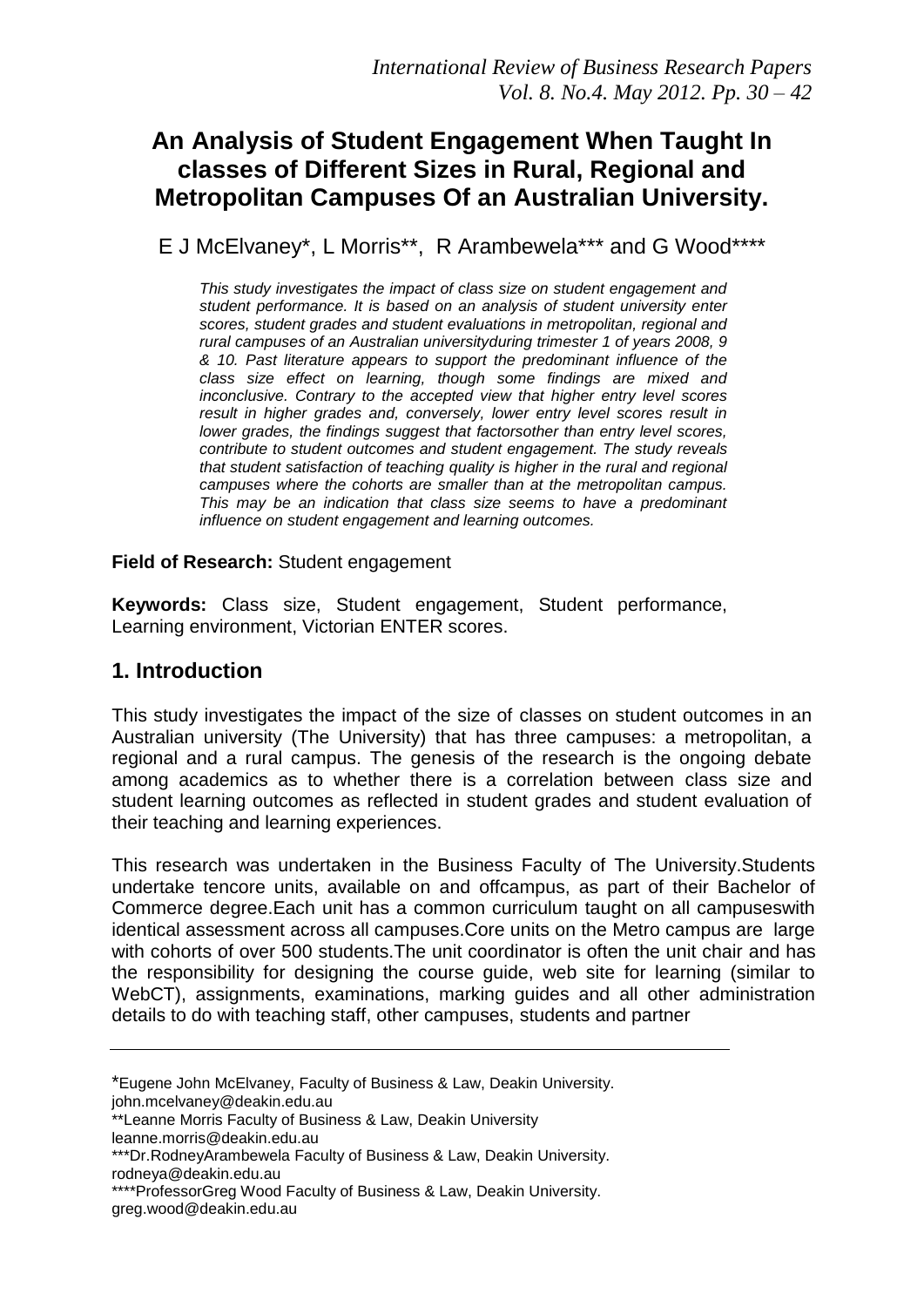institutions which are also delivering the same unit. Often, these administration roles necessitate the academic being able to take only some lectures and possibly no tutorials.

The teaching staff in the core units at the Metro campus can be made up of 10 or more full time and part time teaching staff. Communication from the coordinator to the large teaching staff and then down to the student can be difficult at times. Since The University provides a large range of online resources, it has been suggested anecdotally that Metro campus students are often inclined to use these online teaching resources rather than regularly attend face to face classes.

In the case of the Regional campus, it is usual for students in core units to be taught by the same regional academic in all of the lectures, however, since most core units at the Regional campus have over 200 students, two or three part time tutors are employed to take tutorials. On the Rural campus classes are smaller in the core units where often around 50 students are enrolled, so it is usual for one academic to teach and deliver all lectures and tutorials in that core unit.

The aim of this research is to assess the validity of the past research findings in relation to the teaching and learning outcomes of the target university by investigating whether there is a link betweenclass numbers and student performance and if so why does this link exist? The research is directed by two main research questions:

- 1. Are there differences in the student grades between different campuses?
- 2. Is there a relationship between student grades and student evaluation of teachingof units

### **2. Literature Review**

The higher education (HE) landscape in Australia has changed dramatically over the past two decades. The changes were driven by a number of interrelated factors such as the intervention of government, the growth and diversity of the student population, varying expectations of students of their study outcomes, the impact of information and communication technology (ICT), increasing acceptance of the need to prepare students for the global knowledge economy and above all the competitive nature of the higher education market. Additionally, with higher education being made available to a greater percentage of the domestic and international population, today"s university classes are increasingly becoming larger and more diverse than they once were and thus these changes present significant pedagogicalchallenges.

One of the major challenges facing universities is to maintain uniform academic standards across all student groups in order to promote positive student engagement. Many university campuses are currently faced with theproblem of large classes and the pedagogical challenges related to teaching in large classes have been documented by many researchers. Most of the research done in the last decade appears to support the predominant influence of the size effect on learning though some findings are mixed and inconclusive.

Following a meta-analysis of the impact of class size on student achievement, Glass and Smith (1979) conclude that there is a significant relationship between class size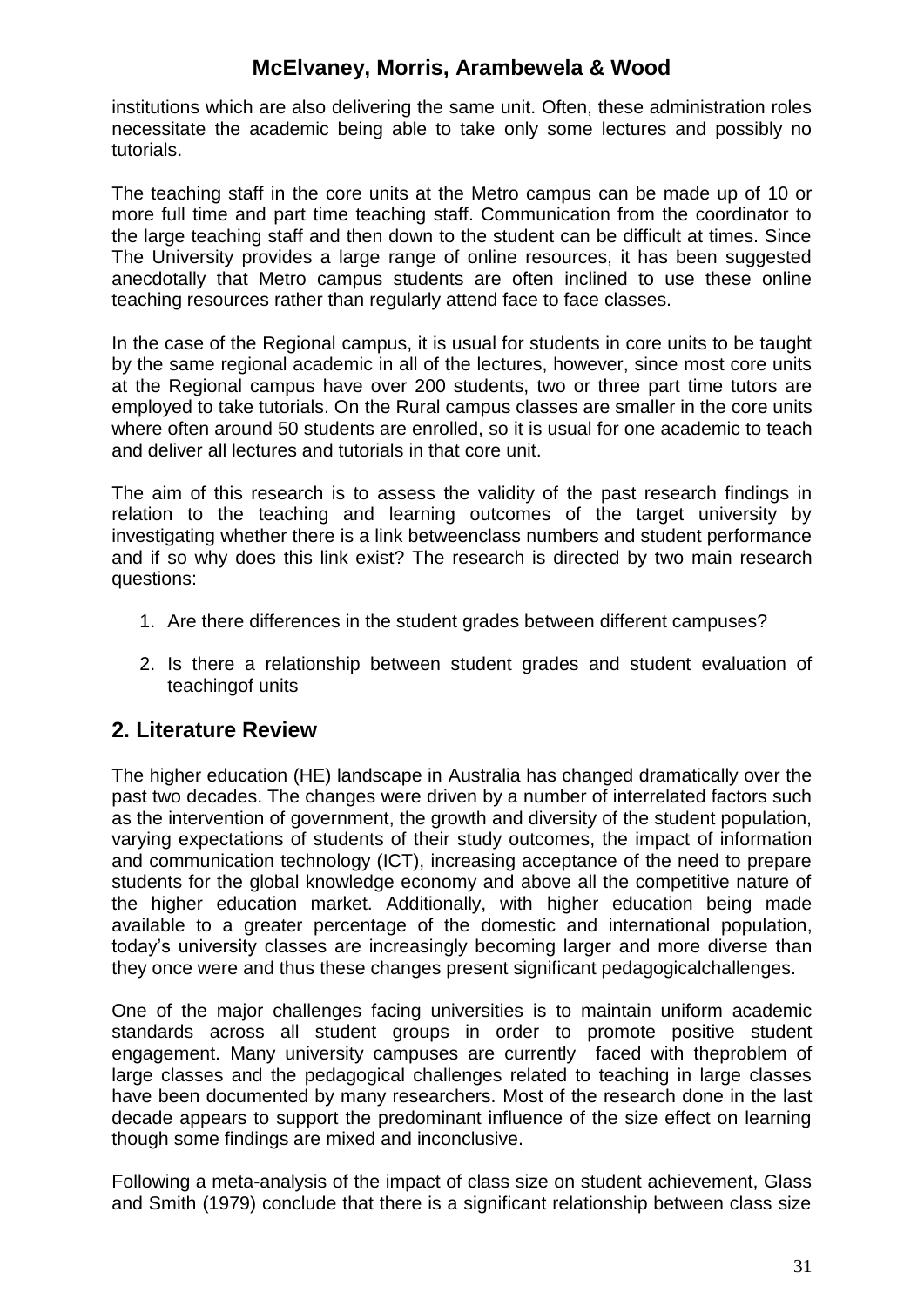and student achievement and smaller classes provide better learning outcomes. In contrast, large classes with limited teacher and peer interactions, a high level of student anonymity, and a didactic teaching approach produce low motivation and engagement among students.

Similarly, Nye et al (2001), based on a four year project in the USA, report that students in smaller classes are more engaged and perform better than in larger classes. The participatory nature, higher peer interactions within classes and the personal attention given to students by teachers make smaller classes more effective than larger classes in motivating students, thus producing attitudinal changes and enhancing higher order thinking and reasoning. Tran (2008) and Lacina (2002)contend that lecturers with closer interaction and continuous dialogue with students play a significant role in enhancing student engagement with their academic studies. These levels of engagement are generally found in smaller university campuses and smaller classes.

Other researchers,however,disagree on the actual effect of class size and argue that several other factors can influence student engagement in classes and hence the learning outcomes. For example, Gilbert (1995) contends that what is going on in the class room is more important for student learning than the size of the class. His research indicates that class size has only a minimal effect on higher order reasoning and motivation of students and no effect at all on student grades. He further contends thatthe effect of class size is more relevant to first year undergraduates who are in need of greater personal attention during the early stages of transition to the higher education environment, which are the group that we shall be researching.

Experienced senior students, in contrast, appear to show a preference for larger classes as instructor effectiveness has been found to be as good or better in the best large classes as in the best small classes. Blatchford and Mortimore (1994) support this view as they found no consistent evidence to suggest that learning outcomes are linked to class size except to the contrary in that larger classes can lead to better learning outcomes. Some early researchers, while acknowledging the challenges of teaching in large classes stress that learning outcomes are based on a complex number of factors such as instructor effectiveness (Gilbert 1995), learning centred campuses (Barr and Tagg 1995),classroom techniques (Kezar, 2000) and student approaches to learning and engagement to tasks (Biggs, 1999).Devlin et al (2009) view teaching quality as multidimensional and that the institutional environment plays a major role in teaching quality and student learning outcomes.

While there is debate on what kind of teaching encourages effective learning (Biggs 2003), there is strong agreement among some researchers that teaching which enhances positive student engagement in learning is a major determinant of high quality learning outcomes (ACER, 2008). According to the findings of the Australian Survey of Student Engagement (AUSSE), student engagement encompasses aspects of teaching as well as "broader student experience, learners' lives beyond university and the institutional support" (AUSSE 2010,p3).Devlin et al (2009) argue that the nature and the degree of student engagement are largely dependent on the capacity for universities and staff to create an environment in which students are involved in the constructing their own learning. Such involvement by students will lead to active participation in lifelong learning opportunities after graduation andthe acquisition of skills, tools and experiences that could be used to enhance career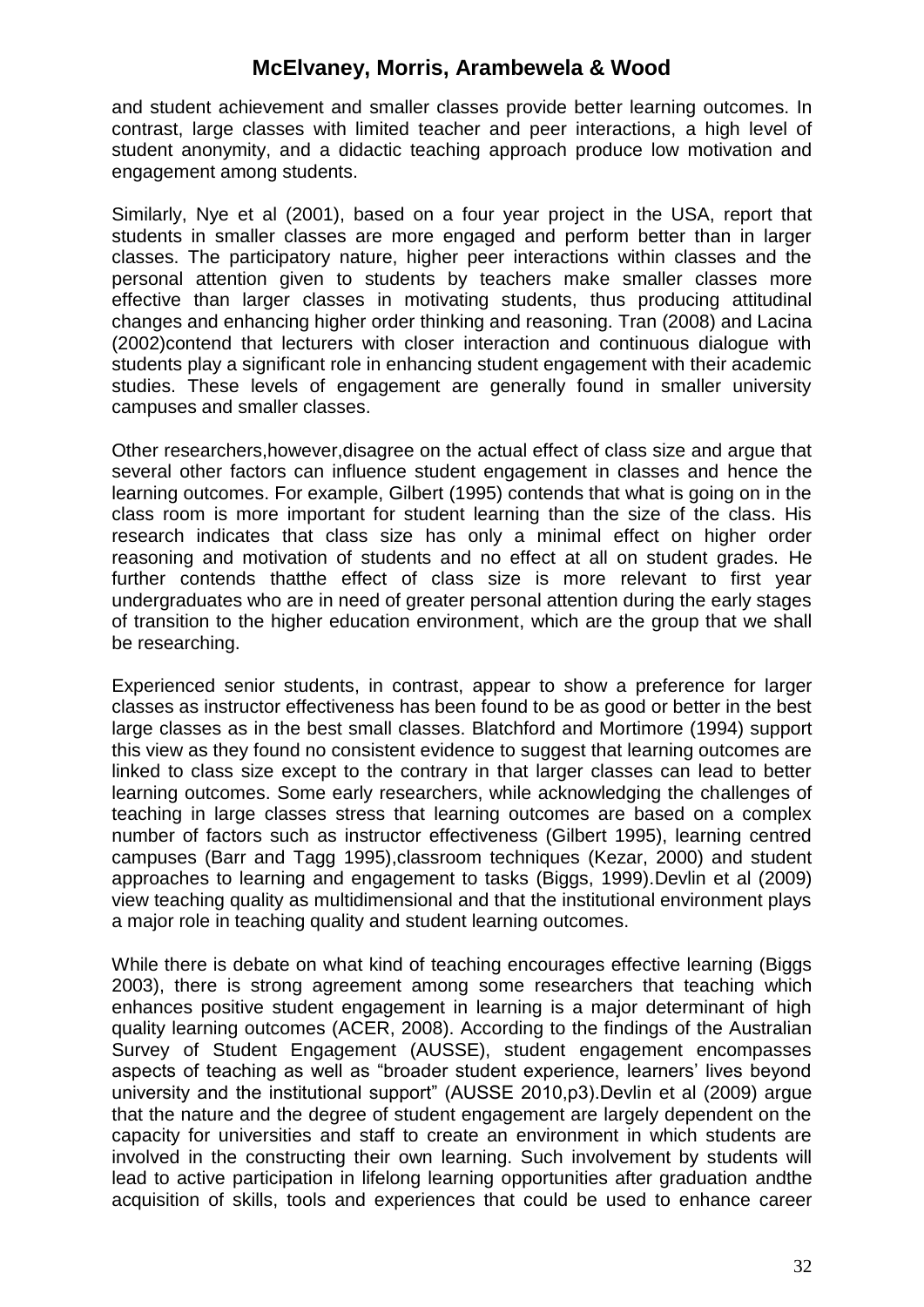opportunities in the knowledge economy(Chalmers, 2007). Issues such as quality and innovative teaching, student feedback, curricula and assessment practices, use of technology and institutional support are part of the reform agenda of universities to sustain a learning environment where students are engaged in their learning(Devlin et al., 2009).Good learning outcomes are therefore the result of quality teaching and the learning environment that students experience in universities.

## **3. Methodology**

The research in this study sought to examine nine of the ten coreunits of the Bachelor of Commerce degree offered by 'The University'using quantitative data obtained from public data available from various departments within the university. The sample size was 22,223student responsesover the three year period, which was deemed to be of significant size for a study of this nature by the research team. To the best of our knowledge no similar study has been carried out in a Victorian university covering Metropolitan, Regional and Rural campuses.

The study investigated three areas:

- The number of students who responded to (Student Evaluation of Teaching Units [SETU] requests as a percentage of the total campus cohort.
- The academic results of studentsby unit/campus and their ENTER scores.
- A comparison of campus academic results with the SETU findings to determine if there are correlations between the size of the cohort and student engagement and outcomes.

The study concentrated on identifying whether student engagement differs across different cohorts at the Metro, Regional and Rural campuses of The University . The base data used was:

- 1. The SETU information from Trimester 1 of 2008, 2009 and 2010. Students were asked to rank their agreement of comments. The specific areas of analysis from this data were:
- Question 1. This unit was well taught.
- Question 5. The teaching staff gave me helpful feedback and
- Question 7. I would recommend this unit to other students.
- 2. ENTER scores which are publically available and identify specific entry level scores for the Metro, Regional and Rural campuses for 2008-2010.
- 3. Academic results. Overall student results were obtained from The University. Data was aggregated for anonymity and there were no student identifiers, hence no ethics approval was required.

The following hypotheses were tested in the study:

- 1.H<sub>o</sub>- The distribution of grades is independent of campus.
	- $H_1$  The distribution of grades is dependent on campus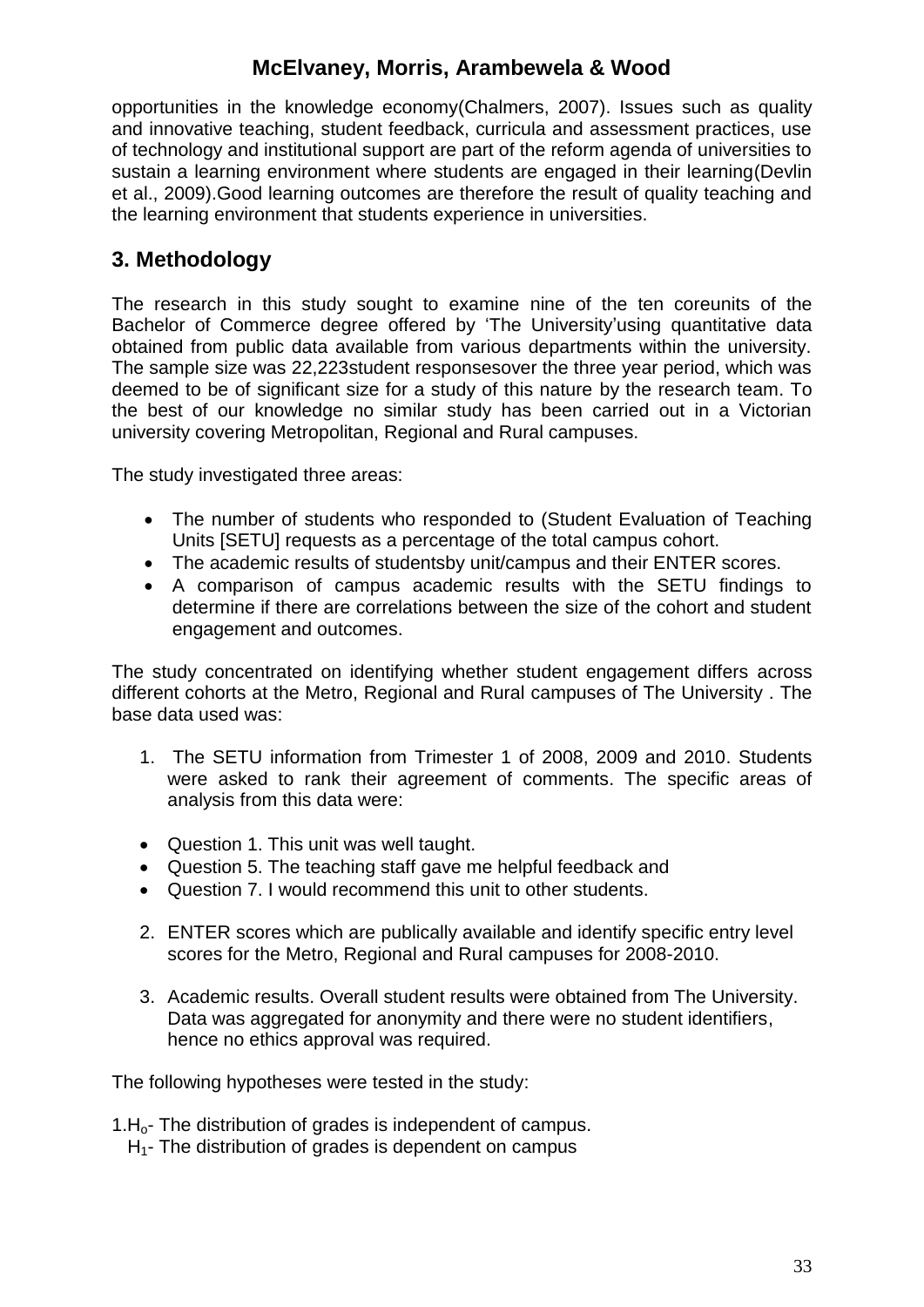2.H<sub>o</sub>. Thereisno relationship between the SETU response rate and the campus.

 $H_1$  - There is a relationship between the SETU response rate and the campus.

All data was collected in SPSS and Excel format for analysis.

#### **Limitations**

Small class sizes at the Ruralcampus make it difficult to generalise results, however they can provide indicative results. A further limitation is in the mix of students. The Metro campus has a large International population and for many, English is not their first language so there may be inherent issues with their learning outside of class size. Both the Regional and Rural campuses have a much lower percentage of international students compared to the Metro campus.

### **4. Results and Discussion**

### **4.1 Student Grades across Campus**

With regard to the impact of the campus size on student performance (Grades), results indicate that there is a significant relationship between campus and grades (p-value <0.05) (see Table 1 & 2). The Rural campus appears to have a more even distribution of grades and a higher percentage of Higher Distinction grades (HD)s whereas the other campuses have a higher percentage of credit grades(C) relative to the remaining grades.The Rural campus has a higher percentage of HDs and fails (N), whereas the Metro and Regional campuses have a higher percentage of Cs, therefore the null hypothesis is rejected and alternate hypothesis accepted: the distribution of grades is dependent on campus.

| <b>Campus Location</b>      | <b>HD</b> | D     | $\mathsf C$ | P     | N     | <b>Totals</b> |
|-----------------------------|-----------|-------|-------------|-------|-------|---------------|
| Metropolitan count          | 1709      | 3769  | 4780        | 3910  | 2985  | 17153         |
| Metropolitan<br>Percentages | 10.0%     | 22.0% | 27.9%       | 22.8% | 17.4% | 100.0%        |
|                             |           |       |             |       |       |               |
| Regional count              | 503       | 895   | 1144        | 905   | 816   | 4263          |
| Percentages<br>Regional     | 11.8%     | 21.0% | 26.8%       | 21.2% | 19.1% | 100.0%        |
|                             |           |       |             |       |       |               |
| <b>Rural count</b>          | 108       | 158   | 191         | 177   | 173   | 807           |
| <b>Rural Percentages</b>    | 13.4%     | 19.6% | 23.7%       | 21.9% | 21.4% | 100.0%        |
|                             |           |       |             |       |       |               |
| <b>Total count</b>          | 2320      | 4822  | 6115        | 4992  | 3974  | 22223         |
| <b>Total Percentages</b>    | 10.4%     | 21.7% | 27.5%       | 22.5% | 17.9% | 100.0%        |

 **Table 1: Campus and student Grades- Cross tabulation**

**Grade data** provided is based on all first trimester on campus units associated with Bachelor Commerce core units. Average percentage distributions aggregated over all first trimester first year units 2008 to 2010 comprising the Bachelor Commerce course.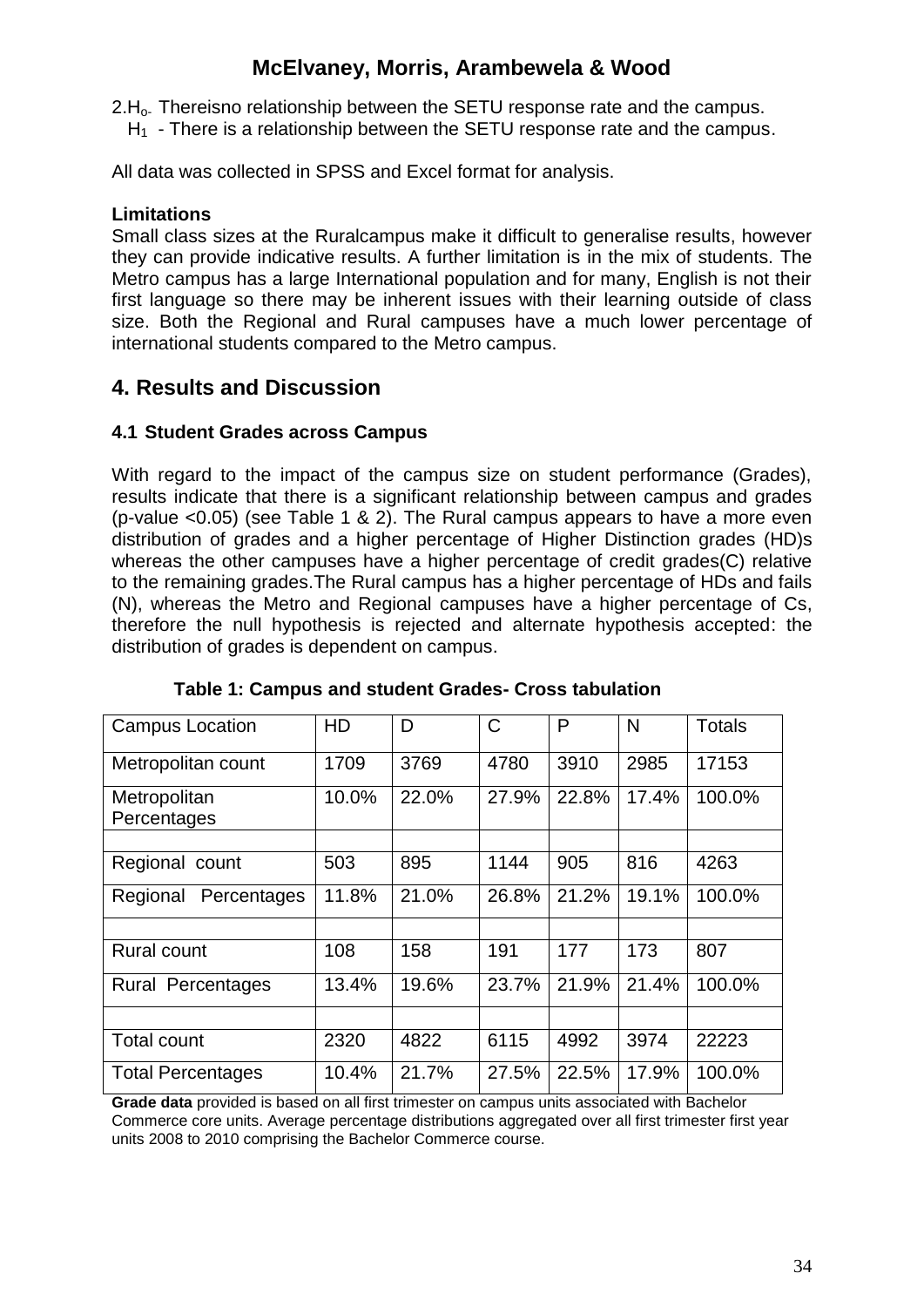|                    | <b>Value</b>     | df | Asymp. Sig. (2-sided) |
|--------------------|------------------|----|-----------------------|
| Pearson Chi-Square | $42.565^{\circ}$ | l8 | .000                  |
| N of Valid Cases   | 22223            |    |                       |

#### **Table 2: Campus and Student grades - Chi-Square Tests**

#### **4.1Student Grades and SETU Data**

**Grade data** is based on all first trimester on campus core units associated with Bachelor of Commerce units. An average percentage of distributions taken over the three individual years with yearly data aggregated over all first trimester first year units comprising the Bachelor Commerce courseis used.

**SETU results** were obtained for the unit level, on campus Bachelor Commerce units.

**The Average** was taken over the three individual years with yearly data aggregated over all units.

As Figure 4.1 indicates, the average score for SETU Question 1: "The unit was well taught" distinctly improves when moving from Metro to Regional to Rural campuses, indicating that students are likely to be more satisfied with the teaching and the feedback they receive from their teachers in the Rural and Regional campuses where the cohorts are smaller, than at the Metro campus.



 **Figure 1: Student Grades and SETU data**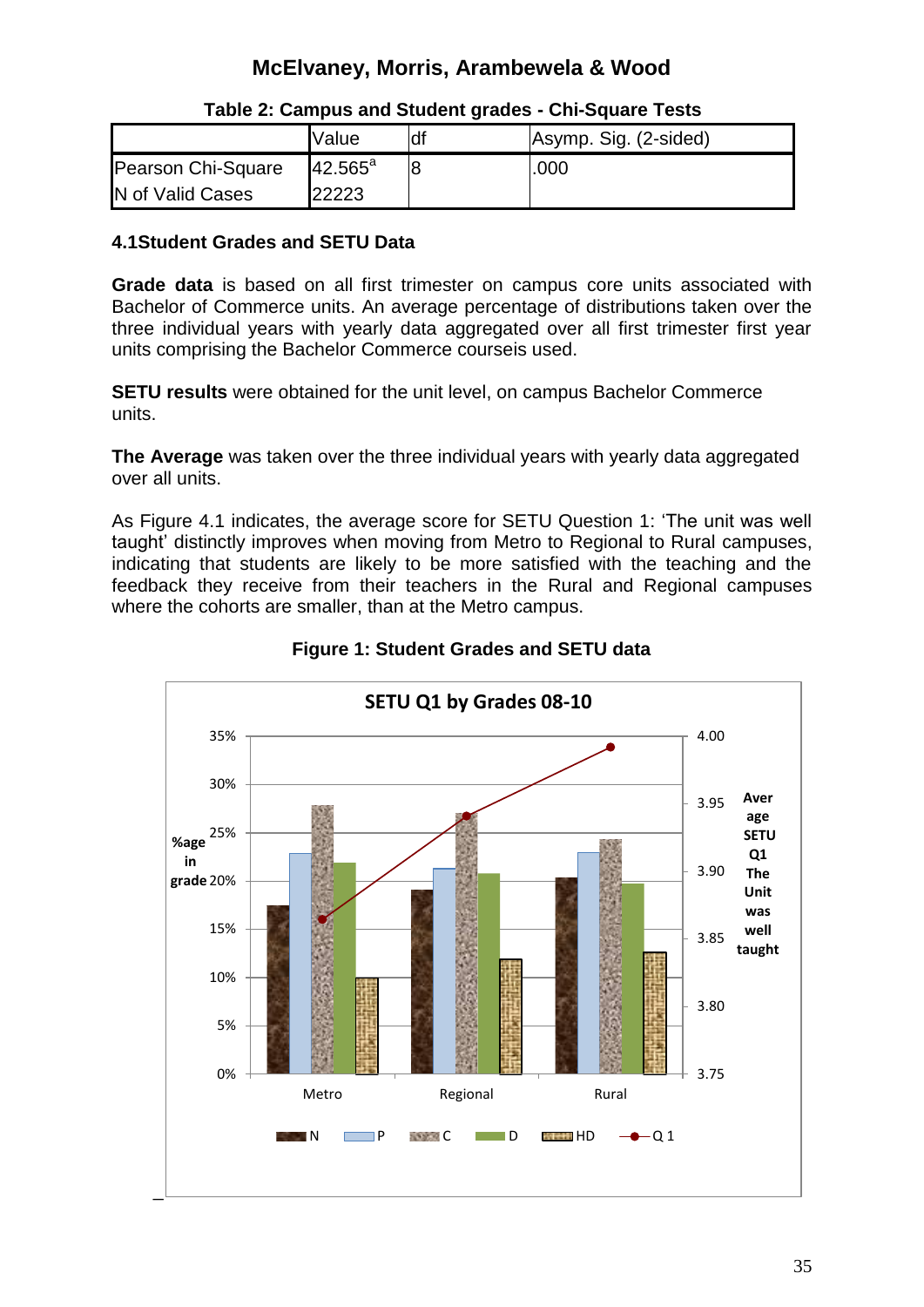#### **4.2 SETU Response Rate andCampus**

In determining whether there are significant differences in the response rates of students to the SETU at the three campuses, results indicate that a significant relationship does exist between campus and the SETU response rate (with a p-value of 0.000) as shown in Tables 4.3 &4.4 (below). The Rural campus has a higher response rate than the Regional campus and the Regional campushas a higher response rate than the Metro campus. As a result, the alternative hypothesis:there is a relationship between the SETU response rate and the campus, is accepted.

| <b>Campus Location</b>      | Didn't<br>respond to<br>evaluation<br>request | Did<br>complete<br>evaluation<br>survey | <b>Totals</b> |
|-----------------------------|-----------------------------------------------|-----------------------------------------|---------------|
| Metropolitan count          | 11355                                         | 5798                                    | 17153         |
| Metropolitan<br>Percentages | 66.2%                                         | 33.8%                                   | 100.0%        |
|                             |                                               |                                         |               |
| Regional count              | 2374                                          | 1889                                    | 4263          |
| Regional<br>Percentages     | 55.7%                                         | 44.3%                                   | 100.0%        |
|                             |                                               |                                         |               |
| <b>Rural count</b>          | 408                                           | 399                                     | 807           |
| Rural Percentages           | 50.6%                                         | 49.4%                                   | 100.0%        |
|                             |                                               |                                         |               |
| <b>Total count</b>          | 14156                                         | 8067                                    | 22223         |
| <b>Total Percentages</b>    | 63.7%                                         | 36.3%                                   | 100.0%        |

#### **Table 3: Campus \* Response Cross tabulation**

#### **Table 4: Chi-Square Tests**

|                                                      | Value               | ldf | Asymp. Sig. (2-sided) |
|------------------------------------------------------|---------------------|-----|-----------------------|
| Pearson Chi- 198.74 2<br>Square<br>ΙN<br>0f<br>Cases | lи a<br>Valid 22223 |     | .000                  |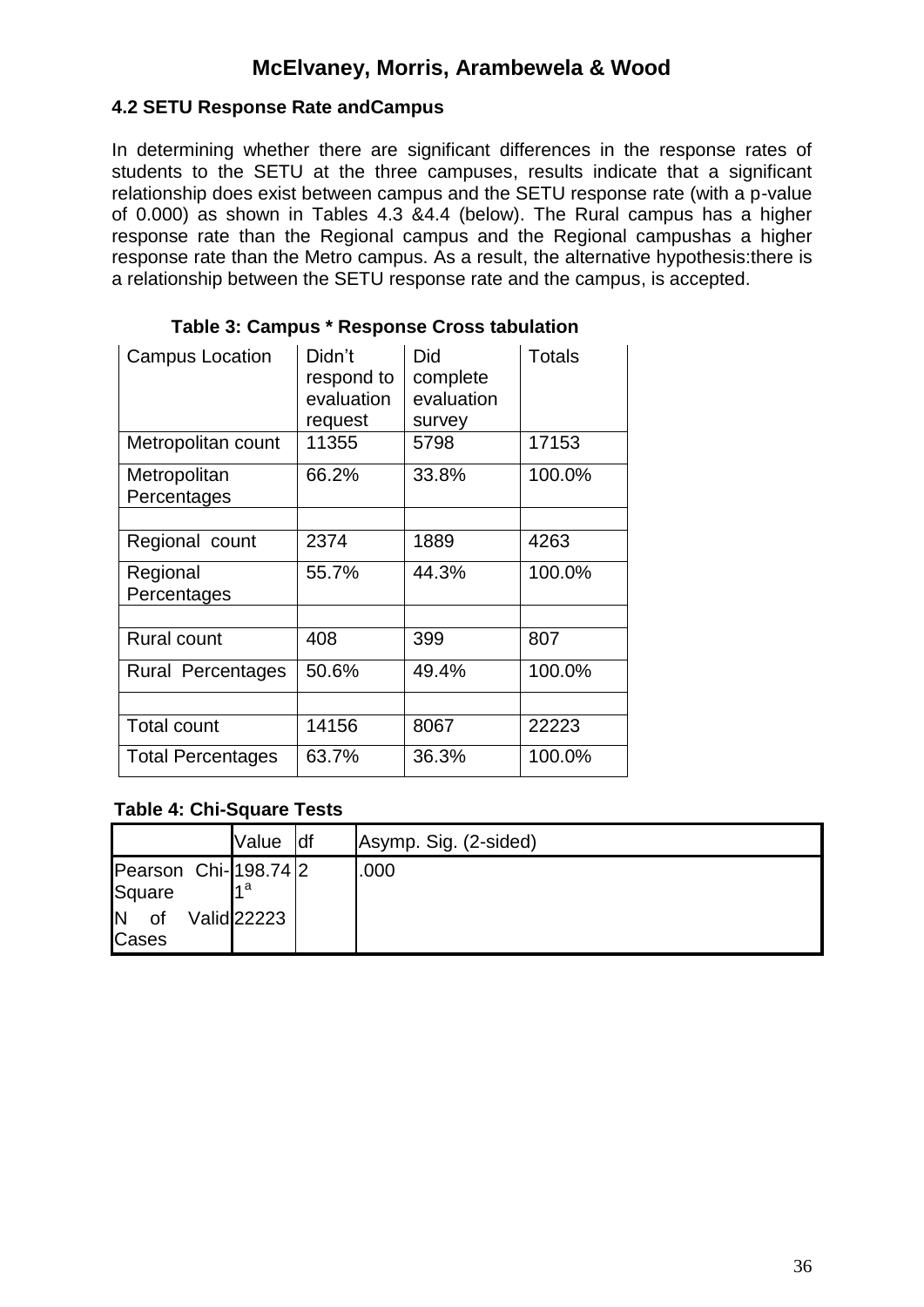The average response rate to the SETU questionnaire also improves progressively from the Metro to the Regional then to the Rural campuses. It does appear from Figure 2(below) that the smaller the campus the better the response rate. Anecdotal evidence suggests that the response rate is a good indicator of student attendance and engagement rates in lectures and tutorials. If this is the case, then the results indicate that in 'Face To Face' teaching situations, students on the Rural Campus are the most engaged and that Regional students are more engaged than Metro students.





### **4.3 Average Responses to SETU Q1, ENTER Scores and Q1 Results**

The chart below demonstrates the clear improvement in the SETU survey feedback for question one (Q1) as well as increased response rates as one moves from the Metro to the Regional to the Rural campuses. In contrast the average Median ENTER of the past three years for the Bachelor of Commerce declines by virtually 10 points as one moves from the Metro to the Regional and Rural campuses.

The higher response rates and higher satisfactions rates with the quality of their teaching at country campuses indicates that even with lower enter scores, students can be still be successfully engaged in their learning process.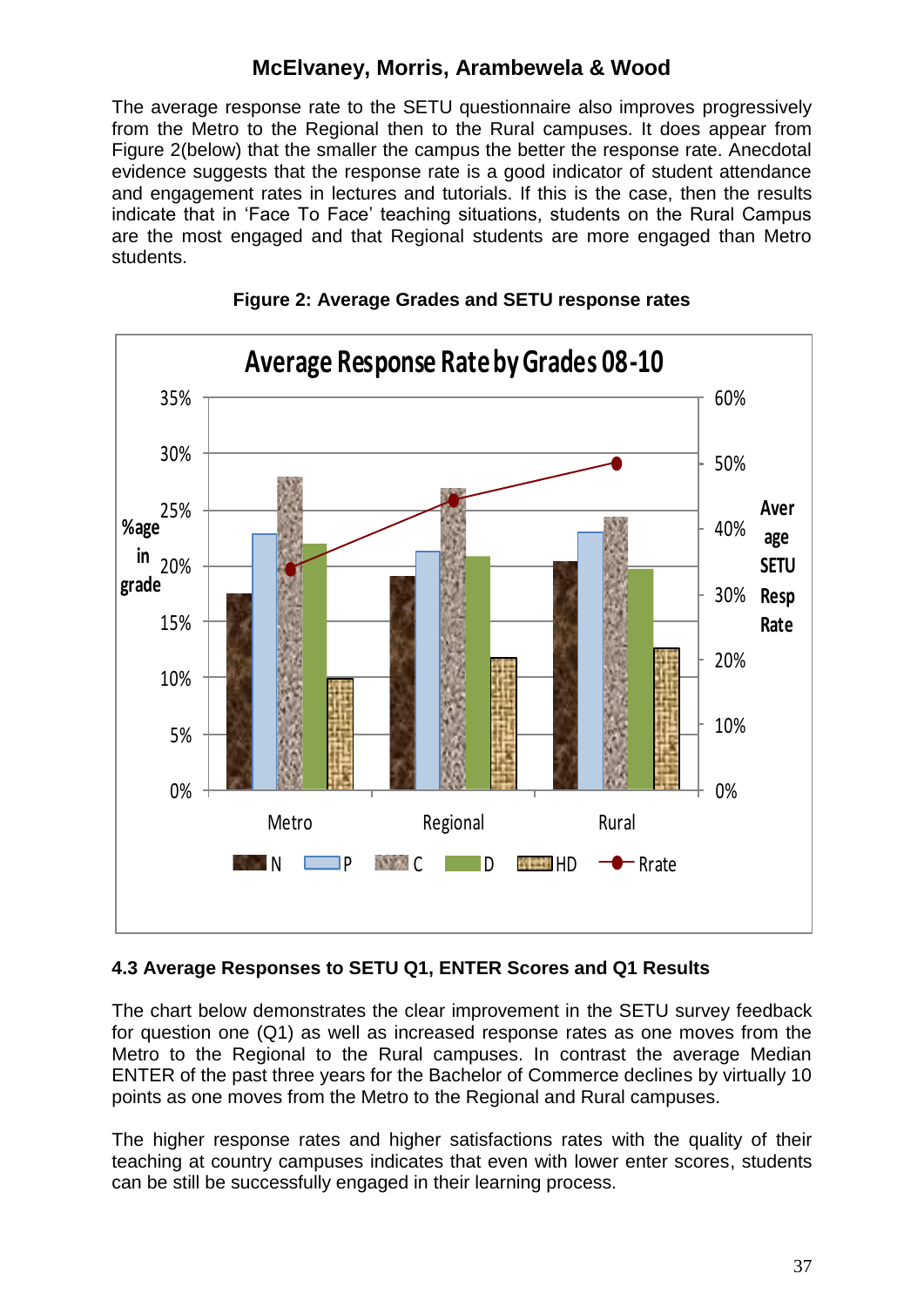

**Figure 3: Average responses to SETU Q1, ENTER scores and Q1 Results**

The interest in these responses is that students from our Metro campus with a higher ENTER score are less enamoured with the teaching experience provided to them than the Regional and Rural campus students. If the curriculum is the same; the assignments are the same; the marking is cross campus and moderated, then one of two things can be at play here: class size engagement or staff engagement with the class. Of great interest is that this datais from the first trimester of the students first year of study when one would expect students to be most eager in their studies and the contrast between students" experiences of university should be less marked.

### **4.4 Average Median ENTER by Campus and Grades**

Figure 4(below) shows the Median ENTER scores attained by those commencing the Bachelor of Commerce course at the Metro, Regional and Rural campuses. The Median ENTER scores are 82 (Metro), 72 (Regional) and 62 (Rural).Despite having ENTER scores 20 points less than Metro, Rural High Distinctions (HDs) are higher than at Metro and also higher than Regional.The main corelation appears to be that the higher the enter score the more likely that a credit average will be achieved.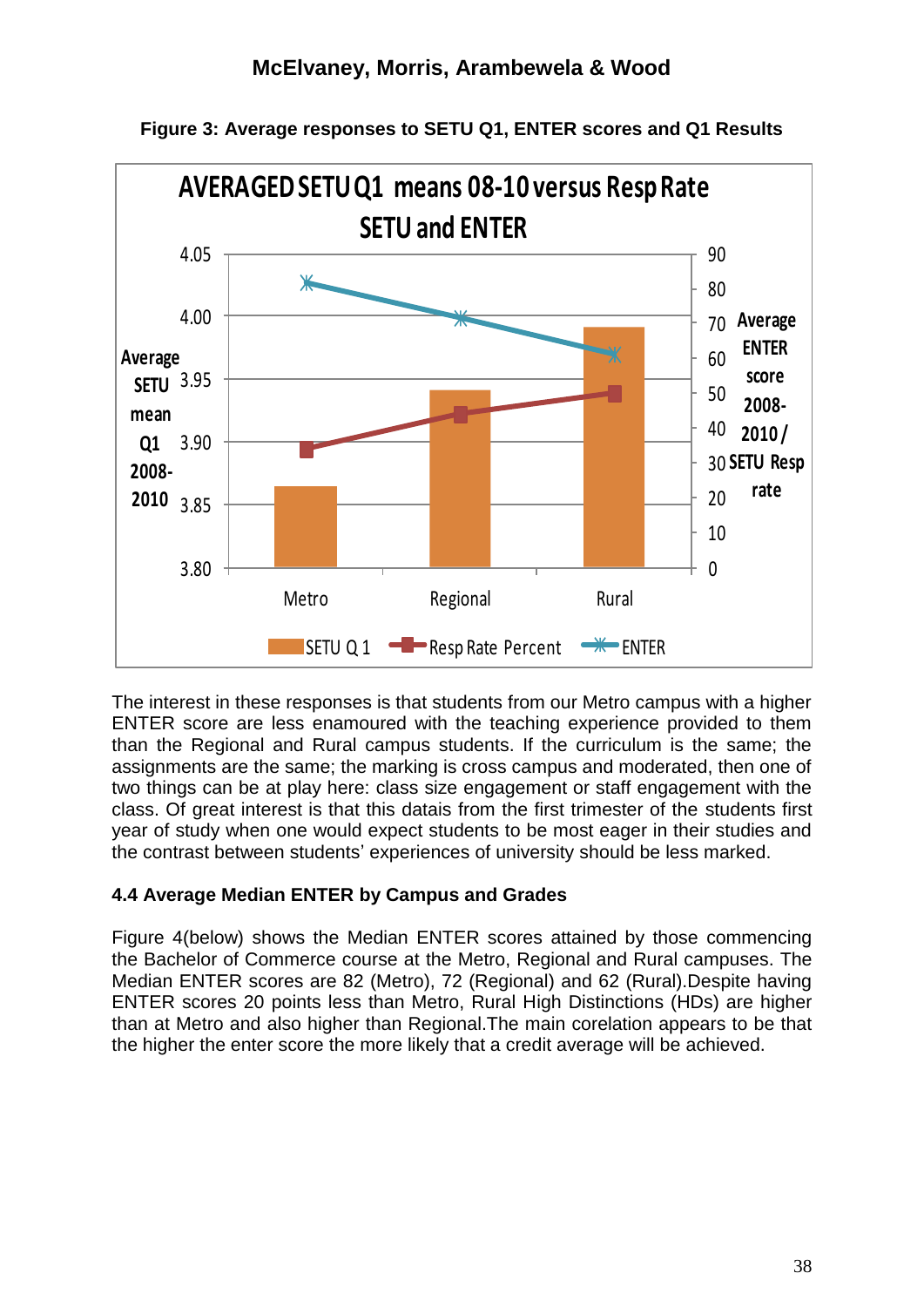

**Figure 4: Average Median ENTER by Campus and Grades**

### **4.5 Average SETU results by Question, Response Rate and Campus**

Figure 5 consolidates the results of the three key SETU questionsand Average SETU response rate by campus. It demonstrates the improved SETU results and response rates as one moves from the Metro to Regional to Rural campuses. Not only do students at the Rural campus have a higher rating than both Metropolitan and Regional campuses on Q1 (the unit was well taught) but also on Q 5 as well (the teaching staff gave me useful feedback). Q7 (I would recommend this unit to others) showed little difference between the Metro campus and the Ruralcampus with the Regional campus recording the highest response rate for this question.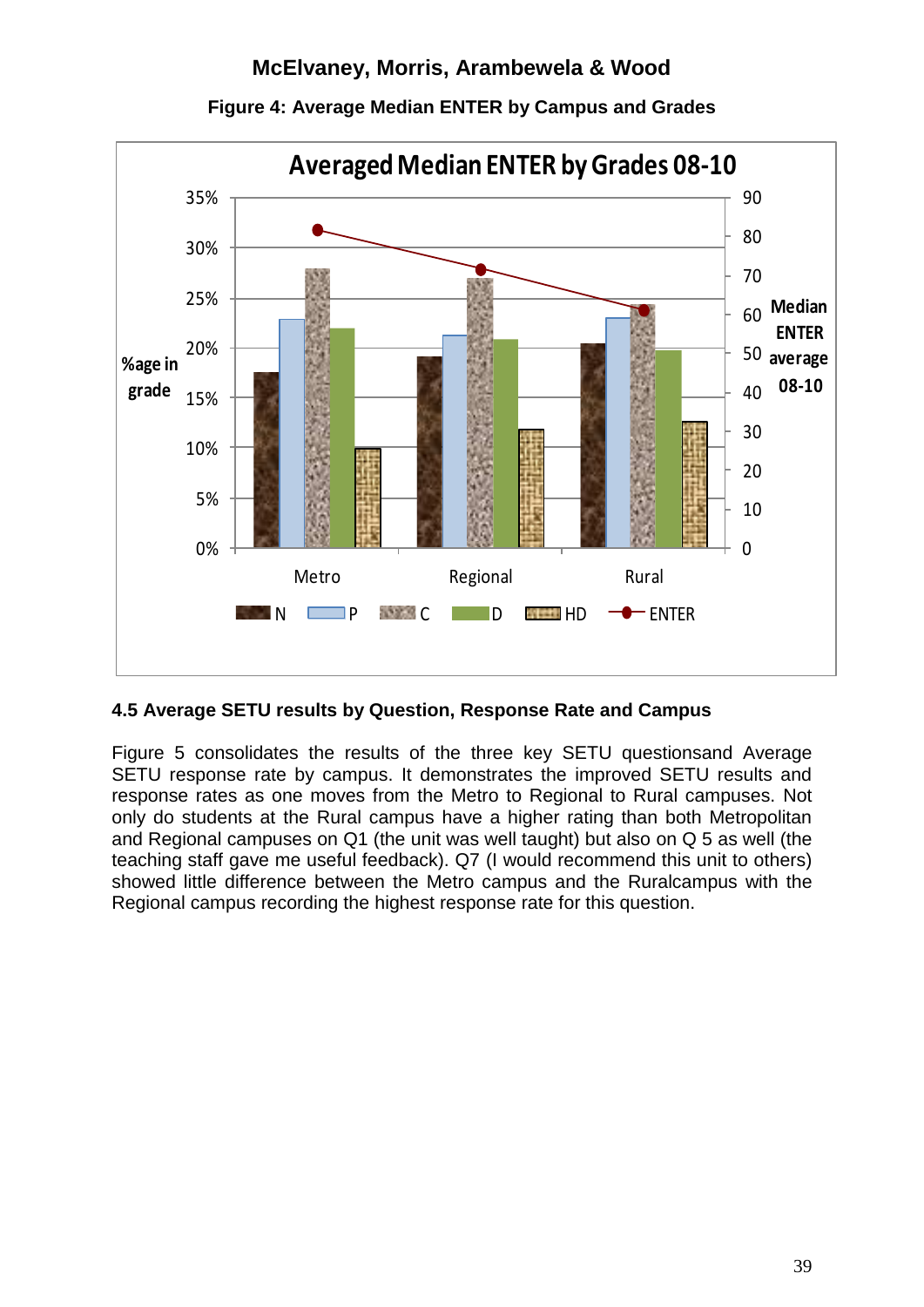



## **5. Conclusions and Recommendations**

This research sought to determine if there were differences in respect to the size of class and student engagement with the education process. Anecdotal evidence suggested that there might be some validity to the belief that smaller class sizes produce not only greater engagement but that Regional and Rural students might appreciate and value their classes more so than their Metro counterparts.

The comparative analysis of this research data confirmed this belief. The results suggest that as one moves from the larger classes of the metropolis to the more intimate regional and rural classes, students tend to respond better to the educational experiences that they receive. This is evidenced by higher than expected academic results, higher student engagement in the unit evaluation process and satisfaction with the quality of the teaching.

According to Gilbert (1995) the effect of class size is more relevant to first year undergraduates who are in need of greater personal attention during the early stages of transition to higher education environment. This research supports Gilbert"s (1995) findings. Students at Rural and Regional campuses with smaller class sizes are more likely to have closer relationships with staff. As a result of this closer contact with staff, students are more likely to achieve higher grades than their ENTER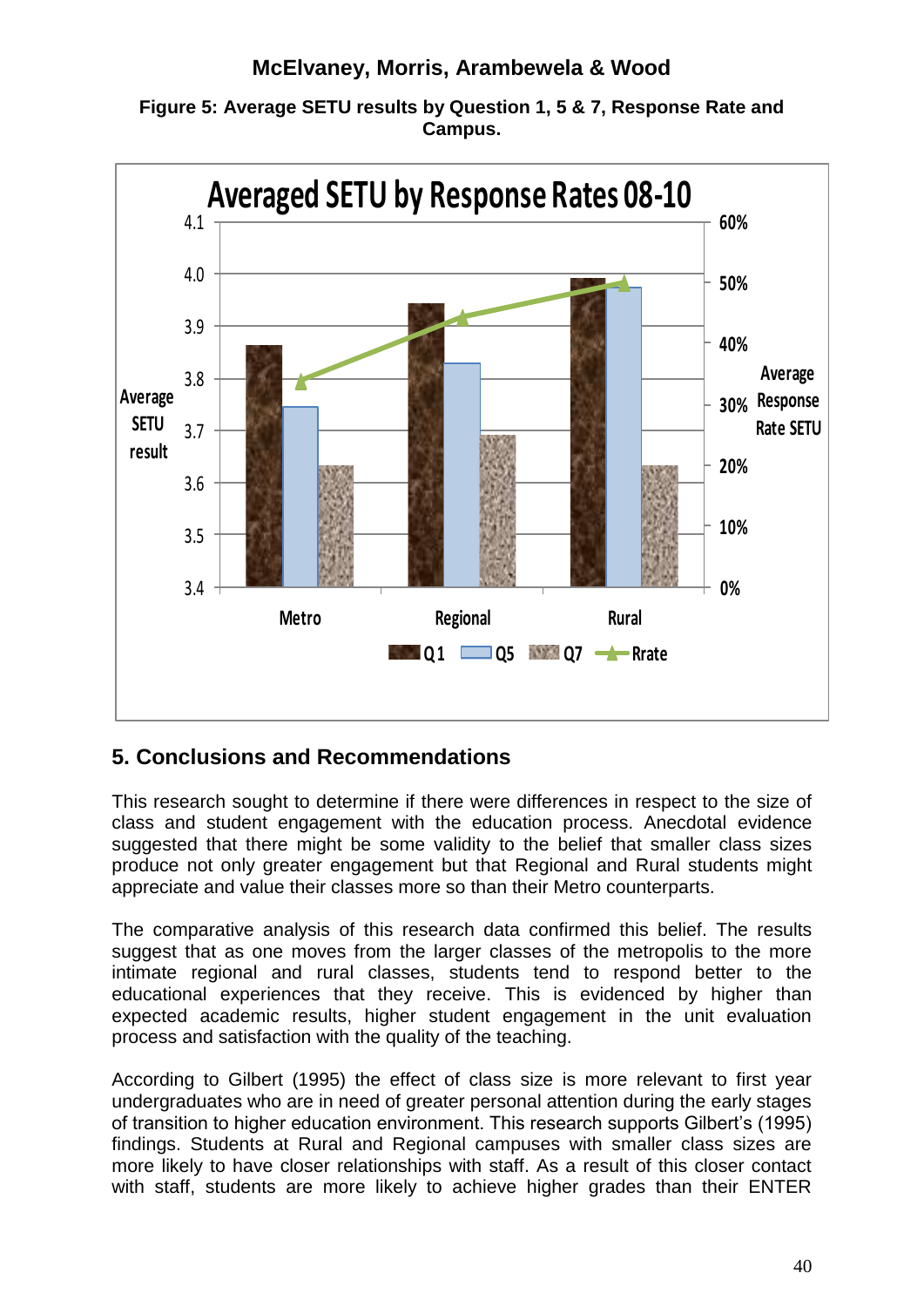scores would indicate; they are more likely to be engaged; readily respond to unit evaluation surveys and be more satisfied overall with the quality of their teaching. They appear to feel supported and this feeling in turn produces results that are counterintuitive to what one would expect based on ENTER scores alone.

The small number of students at the Rural campus is a limitation of this research, making it difficult to generalise findings, however it appears that in respect to SETU responses the further from the Metro campus that one is educated, the more students appear to value the educational experiences provided.

This research is in one university across one trimester across 3 years of core offerings in that trimester, so it is limited in its applicability. Further research is required to determine whether these findings are consistent across other universities of a similar profile and one needs to consider what other factors might affect student engagement and outcomes in these situations.

### **References**

- ACER [Australian Council for Educational Research]. (2008). *Engaging and retaining: New conversations about learning*. Australasian Student Engagement Report Australasian Survey of Student Engagement. Melbourne. ACER.
- AUSSE 2010, International students" engagement with effective educational practices: A cross-national comparison, Research Briefing, 5, January 2010.
- Barr, RB, & Tagg,J 1995,From teaching to learning: A new paradigm for undergraduate education. Change 27(6): 12–25.
- Biggs, J 1999, What the student does: teaching for enhanced learning, *Higher Education Research & Development,* 18 (1):57-75
- Biggs, J 2003,*Teaching for quality learning at University: what the student does.* 2nd ed. The Society for Research into Higher Education & The Open University Press.
- Blatchford, P & Mortimore P 1994,The issue of class size of young children in schools: What we can learn from research? *Oxford Review of Education,* 20  $(4)$ .
- Chalmers, D 2007,*A review of Australian and international quality systems and indicatorsof learning and teaching.* Australian Learning and Teaching Council. Retrieved May 27, 2010, from

<http://www.altc.edu.au/carrick/webdav/site/carricksite/>

users/siteadmin/public/t&lindicatorsreport\_1.2\_aug07.pdf

- Devlin, M, Brockett, J & Nichols, D 2009, Focussing on university student engagement at the institutional level, *Journal of Higher Education Policy and Management*, 31(2):109-119
- Gilbert, A 1995, Quality Education: Does class size matter?, CSSHE Professional File, No. 14:1-7, Association of Colleges and Universities in Canada,
- Glass, GV & Smith ML 1979, Meta-analysis of research on class size and achievement, *Educational Evaluation and Policy Analysis*, 1 (1): 2-16
- Kezar, A 2000,*Higher Education Trends (1999-2000):*ERIC Clearinghouse on HigherEducation, Washington, DC.
- Lacina, JG 2002, "Preparing international students for a successful social experiences in higher education", *New Directions for Higher Education*, 117 (1): 21-27.